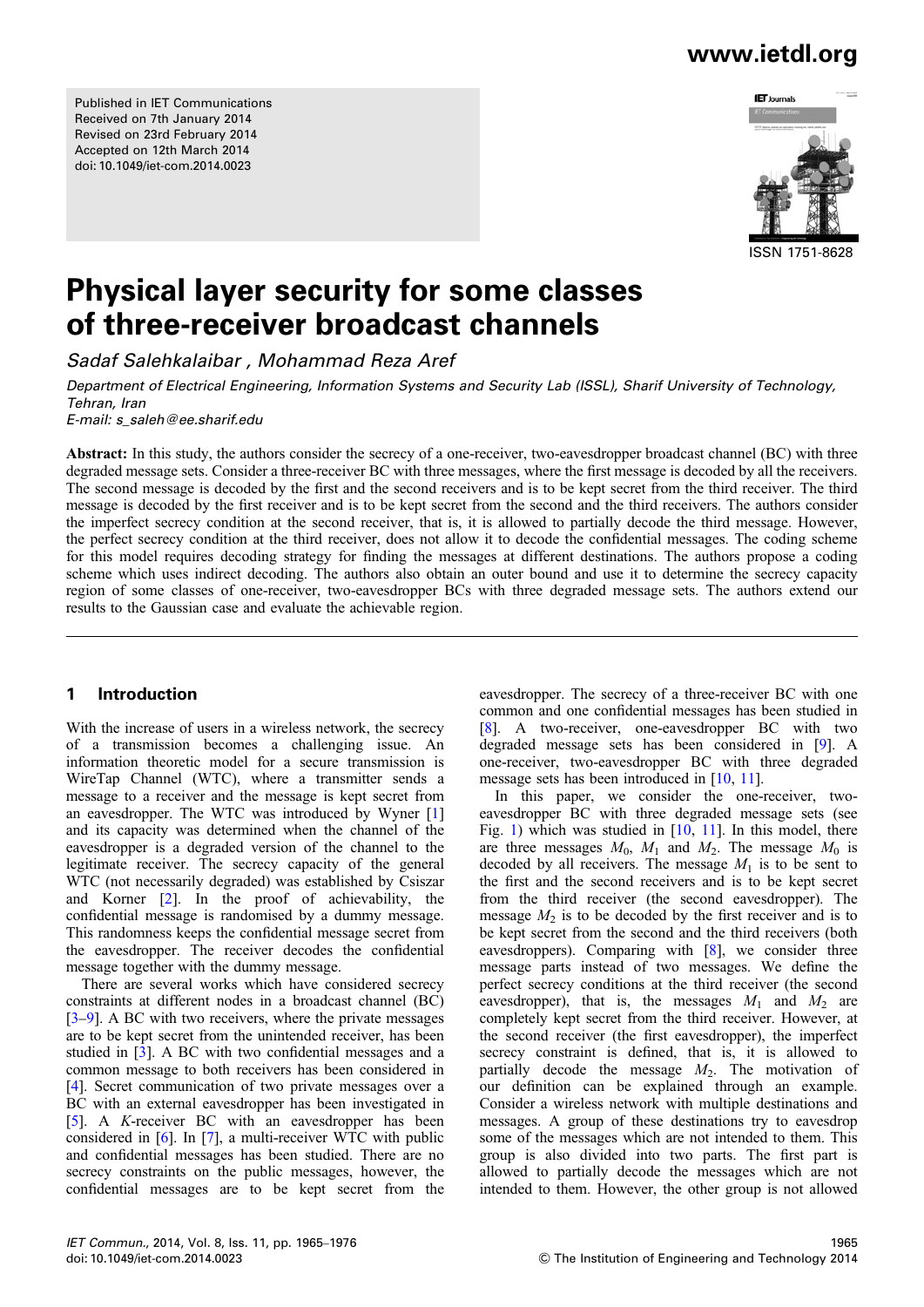

Fig. 1 One-receiver, two-eavesdropper BC with three degraded message sets

to decode the unintended messages. In [11], the perfect secrecy conditions are assumed at both eavesdroppers. The secrecy conditions which are defined in the current work, are relaxed comparing with the definition of [11]. Therefore the secrecy analysis in the current work is different from that of  $[11]$ . In the coding scheme of  $[11]$ , the second receiver is not allowed to decode some part of the message  $M<sub>2</sub>$ . This is because of the fact that the perfect secrecy condition has been defined at the second receiver. In this work, the imperfect secrecy condition at the second receiver allows it to decode some part of the message  $M_2$ . Therefore we propose a coding scheme using indirect decoding [12, 13]. In the indirect decoding strategy, the decoder finds the messages of interest, using the codebooks of all messages. However, it does not guarantee unique decoding of the messages not of interest. In our scheme, the message  $M_2$  is splitted into two parts, where the first part is used in indirect decoding of the message  $M_1$  at the second receiver. Another main part of the work is an outer bound which we propose to determine the secrecy capacity region of some classes of one-receiver, two-eavesdropper BCs with three degraded message sets. One of the classes, which we establish the secrecy capacity region, involves more capable channels which represents a more general class comparing with the class of degraded channels [12]. Finally, we extend our results to the Gaussian case and evaluate the achievable region. On the other side, finding a tight outer bound is more challenging in the current work, since this is a two-eavesdropper model with three messages and there are more secrecy constraints in the proposed model. This challenge also exists when we compare our work with [8], since we deal with three messages instead of two messages.

The paper is organised as follows: In Section 2, we present a mathematical framework for our work. In Section 3, we find an inner bound to the secrecy capacity region of the one-receiver, two-eavesdopper BC with three degraded message sets. In Section 4, an outer bound and secrecy

#### 1966 & The Institution of Engineering and Technology 2014

capacity results are presented. Gaussian case is studied in Section 5. Conclusions are provided in Section 6.

### 2 Preliminaries and definitions

We denote discrete random variables with capital letters for example, X, Y, and their realisations with lower case letters x, y.  $X_i^j$  indicates a sequence of random variables  $(X_i, \ldots,$  $X_i$ ). We use  $H(.)$  to denote the entropy of a discrete random variable and  $I(.;.)$  to denote the mutual information between two discrete random variables. We denote by  $T_{\varepsilon}^{n}(X, Y)$ , the set of  $\varepsilon$ -strongly jointly typical sequences of length *n*, on *p*  $(x, y)$ . A random variable X takes values in a set X. Finally, we denote the probability mass function of X over X with  $p$  $(x)$  and the conditional probability mass function of X given Y by  $p(x/y)$ .

Consider a one-receiver, two-eavesdropper discrete memoryless BC with three degraded message sets, input alphabet X, output alphabets  $\mathcal{Y}_1$ ,  $\mathcal{Z}_2$ ,  $\mathcal{Z}_3$  and conditional probability mass function  $p(y_1, z_2, z_3/x)$ .

*Definition 1:* A ( $2^{nR_0}$ ,  $2^{nR_1}$ ,  $2^{nR_2}$ , *n*) code for the one-receiver, two-eavesdropper BC with three degraded message sets (Fig. 1) consists of: (i) three messages  $(M_0, M_1, M_2)$ uniformly distributed over  $[1:2^{nR_0}] \times [1:2^{nR_1}] \times [1:2^{nR_2}];$ (ii) an encoder that randomly generates a codeword  $X^n(m_0,$  $m_1$ ,  $m_2$ ) according to the conditional distribution  $p(x^n/m_0)$  $m_1$ ,  $m_2$ ); and (iii) three decoders, the first decoder assigns to each received sequence  $v_1^n$  an estimate to each received sequence  $y_1^n$  an estimate  $(\hat{M}_{01}, \hat{M}_{11}, \hat{M}_{21}) \in [1:2^{nR_0}] \times [1:2^{nR_1}] \times [1:2^{nR_2}],$  the second assigns to each received sequence  $z_2^n$  an estimate  $(\hat{M}_{02}, \hat{M}_{12}) \in [1:2^{nR_0}] \times [1:2^{nR_1}]$  and the third assigns to each received sequence  $z_3^n$  an estimate  $\hat{M}_{03} \in [1:2^{nR_0}]$ . The probability of error is defined as

$$
P_{\rm e}^{n} = Pr(\hat{M}_{0j} \neq M_0 \text{ for } j = 1:3 \text{ or } \hat{M}_{1j} \neq M_1 \text{ for}
$$
  

$$
j = 1:2 \text{ or } \hat{M}_{21} \neq M_2
$$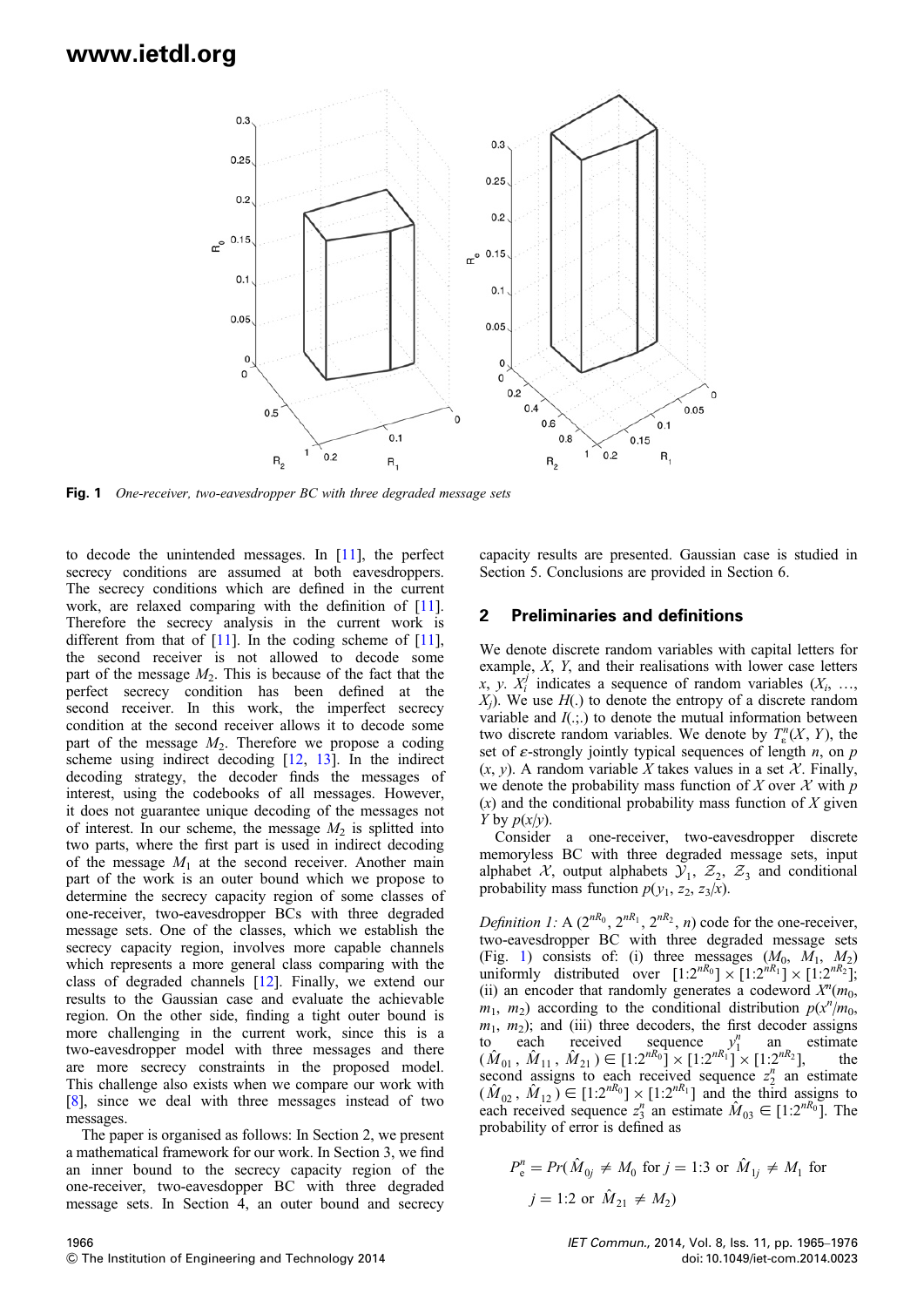The information leakage rate at the second eavesdropper is defined as  $I(M_1, M_2; Z_3^n)/n$ . The equivocation rate at the first eavesdropper is denoted by  $R_e$ . A rate tuple  $(R_0, R_1, R_2,$  $(R_e)$  is said to be achievable, if there exists a sequence of  $(2^{nR_0}, 2^{nR_1}, 2^{nR_2}, n)$  codes such that

$$
\lim_{n \to \infty} P_e^n = 0 \tag{1}
$$

$$
\lim_{n \to \infty} \inf \frac{1}{n} H(M_2 | Z_2^n) \ge R_e \tag{2}
$$

$$
\lim_{n \to \infty} \sup \frac{1}{n} I(M_1, M_2; Z_3^n) = 0
$$
\n(3)

We note that the secrecy requirement in (3) implies the following individual secrecy requirements

$$
\lim_{n \to \infty} \sup \frac{1}{n} I(M_1; Z_3^n) = 0, \quad \lim_{n \to \infty} \sup \frac{1}{n} I(M_2; Z_3^n) = 0 \quad (4)
$$

Note that the secrecy constraint in (2) represents the imperfect secrecy condition at receiver  $Z_2$ , that is, we have  $R_e \leq R_2$ . In the case of  $R_e = R_2$ , this constraint reduces to the perfect secrecy condition, which is more restricted comparing with the imperfect secrecy constraint. In a similar fashion, it is obvious that the constraint in (3) represents the perfect secrecy condition at receiver  $Z_3$ .

### 3 An inner bound

In this section, we find an achievable region for the one-receiver, two-eavesdropper BC with three degraded message sets. In the achievable scheme, we use indirect decoding at the second receiver. The proposed achievable region is given in the following theorem.

Theorem 1: An inner bound to the secrecy capacity region of the one-receiver, two-eavesdropper BC with three degraded message sets, is given by the set of rate tuples  $(R_0, R_1, R_2,$  $R_e$ ) such that

$$
R_0 < \min\left\{ I(W; Y_1), I(W; Z_2), I(W; Z_3) \right\} \tag{5}
$$

$$
R_1 < I(V; Z_2 | W) - I(V; Z_3 | W) \tag{6}
$$

$$
R_2 < I(X; Y_1 | U) - I(X; Z_3 | U) \tag{7}
$$

$$
R_1 + R_2 < I(X; Y_1 | W) - I(X; Z_3 | W) \tag{8}
$$

$$
R_1 + R_2 < I(X; Y_1 | V) + I(V; Z_2 | W) - I(X; Z_3 | W) \tag{9}
$$

$$
R_e < I(X; Y_1 | V) - I(X; Z_2 | V) \tag{10}
$$

#### for all  $p(w)p(u/w)p(v/u)p(x/v)$ .

Proof: The coding scheme uses superposition technique and Wyner's wiretap coding [1] as the secrecy achievability method. We also employ indirect decoding strategy [8]. The indirect decoding strategy was used in [8] to find new inner bounds for the three-receiver setups. The codebook is shown in Fig. 2. We represent the common message  $m_0$ with the codeword  $w^n$ . This codeword is decoded by all receivers. The codeword  $u^n$ , which represents the message  $m_1$ , is superimposed on top of  $w^n$  and is decoded by  $Y_1$ . The message  $m_2$  is splitted into two parts  $m_{21}$  and  $m_{22}$ . For each  $u^n$ , we generate the codeword  $v^n$  which represents the



Fig. 2 Coding for one-receiver, two-eavesdropper BC with three degraded message sets

message  $m_{21}$ . Receiver  $Z_2$  finds  $m_1$  indirectly by decoding  $v^n$ . The codewords u<sup>n</sup> and v<sup>n</sup> are protected from Z<sub>3</sub> by Wyner's coding technique. The codeword  $x^n$  is generated according to  $u^n$  and  $v^n$ , and represents the message  $m_{22}$ . It is decoded by  $Y_1$  and is protected from  $Z_3$  by Wyner's code partitioning method. The receiver  $Y_1$  jointly decodes  $m_1$ with the messages  $m_{21}$  and  $m_{22}$  through the codewords  $u^n$ ,  $v^n$  and  $x^n$ .

(a) Code generation: Split the message  $M_2 \in \{1, \ldots, 2^{nR_2} \}$ into  $M_{21} \in \{1, ..., 2^{nR_{21}}\}$  and  $M_{22} \in \{1, ..., 2^{nR_{22}}\}$ where  $R_2 = R_{21} + R_{22}$ . Generate  $2^{nR_0}$  i.i.d sequences  $w^n(m_0)$ ,  $m_0 \in [1 \cdot 2^{nR_0}]$ . For each  $w^n(m_0)$ , generate  $2^{n(R_1 + S_1)}$  i.i.d sequences  $u^{n}(m_0, m_1, s_1), m_1 \in [1:2^{nR_1}]$  and  $s_1 \in [1:2^{nS_1}]$ . For each  $u^n(m_0, m_1, s_1)$ , generate  $2^{n(R_{21} + S_{21})}$  i.i.d sequences  $v^n(m_0, m_1, s_1, m_{21}, s_{21}), m_{21} \in [1:2^{nR_{21}}]$  and  $s_{21} \in [1:2^{nS_{21}}]$ . For each  $v^n(m_0, m_1, s_1, m_{21}, s_{21})$ , generate  $2^{n(R_{22} + S_{22})}$  i.i. dsequences  $x^{n}(m_0, m_1, s_1, m_2, s_2, m_3, s_2)$  $m_{22} \in [1:2^{nR_{22}}]$  and  $s_{22} \in [1:2^{nS_{22}}]$ .

(b) *Encoding:* To send the message triplet  $(m_0, m_1, m_2)$ , the transmitter randomly chooses  $(s_1, s_{21}, s_{22})$ . It then transmits  $x^n(m_0, m_1, s_1, m_{21}, s_{21}, m_{22}, s_{22})$ .

(c) Decoding and analysis of error: Receiver  $Y_1$  finds  $m_0$  by decoding  $W$ ,  $(m_1, m_2)$  by joint decoding of  $(U, V, X)$ ,  $Z_2$  finds  $m_1$  indirectly by decoding V and  $m_0$  by decoding W,  $Z_3$  finds  $m_0$  by decoding W. The probability of error goes to zero as  $n \to \infty$  if

 $R_0 < I(W; Y_1)$  (11)

$$
R_1 + S_1 + R_{21} + S_{21} + R_{22} + S_{22} < I(X; Y_1 | W) \tag{12}
$$

$$
R_{21} + S_{21} + R_{22} + S_{22} < I(X; Y_1 | U) \quad (13)
$$

$$
R_{22} + S_{22} < I(X; Y_1 | V) \quad (14)
$$

$$
R_0 < I(W; Z_2) \tag{15}
$$

$$
R_1 + S_1 + R_{21} + S_{21} < I(V; Z_2 | W) \quad (16)
$$

$$
R_0 < I(W; Z_3) \tag{17}
$$

The conditions  $(12)$ – $(14)$  are joint decoding constraints where receiver  $Y_1$  jointly decodes  $m_1$ ,  $m_{21}$  and  $m_{22}$ . The condition (16) shows that receiver  $Z_2$  finds  $m_1$  indirectly by decoding V.

(d) Analysis of information leakage rate: First, consider the mutual information between  $(M_1, M_2)$  and  $Z_3^n$ , averaged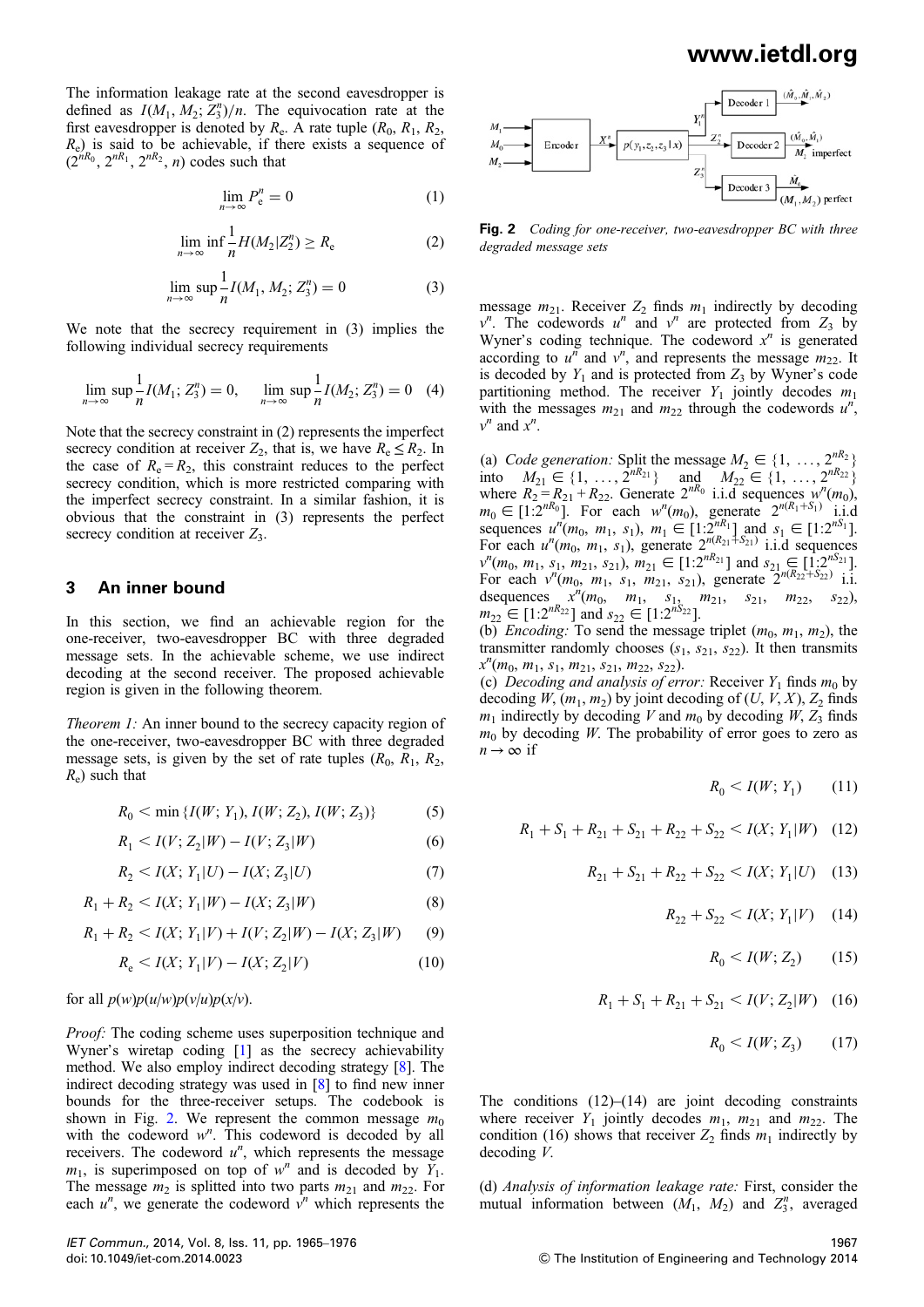over the random codebook C. Thus, we have

$$
I(M_1, M_2; Z_3^n | C) = H(M_1, M_2 | C) - H(M_1, M_2 | Z_3^n, C)
$$
  
\n
$$
\stackrel{(a)}{=} H(M_1, M_2 | M_0, C) - H(M_1, M_2 | Z_3^n, C)
$$
  
\n
$$
\stackrel{(b)}{\leq} H(M_1, M_2 | M_0, C) - H(M_1, M_2 | Z_3^n, W^n, C)
$$
  
\n
$$
\stackrel{(c)}{\leq} H(M_1, M_2 | W^n, C) - H(M_1, M_2 | Z_3^n, W^n, C)
$$
  
\n
$$
= I(M_1, M_2; Z_3^n | W^n, C)
$$
  
\n
$$
\stackrel{(d)}{=} I(X^n; Z_3^n | W^n, C) - I(X^n; Z_3^n | W^n, M_1, M_2, C)
$$
  
\n
$$
\stackrel{(e)}{\leq} nI(X; Z_3 | W) - I(X^n; Z_3^n | W^n, M_1, M_2, C) + 2n\delta
$$
  
\n
$$
= nI(X; Z_3 | W) - H(X^n | W^n, M_1, M_2, C)
$$
  
\n
$$
+ H(X^n | W^n, Z_3^n, M_1, M_2, C) + 2n\delta
$$
  
\n
$$
\leq nI(X; Z_3 | W) - n(S_1 + S_{21} + S_{22}) + H(X^n | W^n, Z_3^n, M_1, M_2, C) + 2n\delta
$$
  
\n
$$
\stackrel{(f)}{=} nI(X; Z_3 | W) - n(S_1 + S_{21} + S_{22}) + H(X^n, U^n, V^n | W^n, Z_3^n, M_1, M_2, C) + 2n\delta
$$
  
\n
$$
= nI(X; Z_3 | W) - n(S_1 + S_{21} + S_{22}) + H(U^n | W^n, Z_3^n, M_1, M_2, C) + H(V^n | W^n, U^n, Z_3^n, M_1, M_2, C)
$$
  
\n
$$
+ H(U^n | W^n, U^n, Z_3^n, M_1, M_2, C) + 2n\delta
$$
  
\n
$$
\leq nI(X; Z_3 | W) - n(S_1 + S_{21} + S_{22}) + H(U^n
$$

where (a) follows because  $(M_1, M_2)$  is independent of  $M_0$ , (b) follows because conditioning does not increase entropy, (c) follows because  $(M_0, C) \to (W^n, C) \to (M_1, M_2)$  forms a Markov chain, (d) follows from the Marko chain  $(M_1, M_2, W^n, C) \rightarrow X^n \rightarrow Z_3^n$ ,  $(e)$  follows from the following

$$
H(Z_3^n|W^n, C) \le nH(Z_3|W) + n\delta \tag{18}
$$

$$
H(Z_3^n|W^n, X^n, C) \ge nH(Z_3|W, X) - n\delta \tag{19}
$$

where (18) and (19) follow from [14, Eq. (2.52)] and [14, Eq. (2.46)], respectively, (f) follows because  $U^n$  and  $V^n$  are deterministic functions of  $X<sup>n</sup>$ , (g) follows because if (see [8, Lemma 1])

$$
S_1 > I(U; Z_3 | W) \tag{20}
$$

$$
S_{21} > I(V; Z_3 | U)
$$
 (21)

$$
S_{22} > I(X; Z_3 | V) \tag{22}
$$

then we have

$$
H(U^n|W^n, Z_3^n, M_1, C) \le n(S_1 - I(U; Z_3|W)) + n\delta
$$
  
\n
$$
H(V^n|W^n, U^n, Z_3^n, M_1, C) \le n(S_{21} - I(V; Z_3|U)) + n\delta
$$
  
\n
$$
H(X^n|W^n, U^n, V^n, Z_3^n, M_1, M_2, C) \le n(S_{22} - I(X; Z_3|V)) + n\delta
$$

Now, consider the entropy of  $M_2$  given  $Z_2^n$  averaged over the random codebook  $C$ . Thus, we have

$$
H(M_2|Z_2^n, C)
$$
  
\n
$$
= H(M_{21}, M_{22}|Z_2^n, C)
$$
  
\n
$$
\geq H(M_{22}|Z_2^n, C)
$$
  
\n
$$
\geq H(M_{22}|V^n, Z_2^n, C)
$$
  
\n
$$
= H(M_{22}|V^n, C) - I(M_{22}; Z_2^n | V^n, C)
$$
  
\n
$$
\stackrel{(b)}{=} nR_{22} - I(M_{22}; Z_2^n | V^n, C)
$$
  
\n
$$
\stackrel{(c)}{=} nR_{22} - I(X^n; Z_2^n | V^n, C) + I(X^n; Z_2^n | V^n, M_{22}, C)
$$
  
\n
$$
\geq nR_{22} - nI(X; Z_2 | V) + I(X^n; Z_2^n | V^n, M_{22}, C) - 2n\delta
$$
  
\n
$$
= nR_{22} - nI(X; Z_2 | V) + H(X^n | V^n, M_{22}, C)
$$
  
\n
$$
- H(X^n | V^n, M_{22}, Z_2^n, C) - 2n\delta
$$
  
\n
$$
= nR_{22} - nI(X; Z_2 | V) + nS_{22} - H(X^n | V^n, M_{22}, Z_2^n, C) - 2n\delta
$$
  
\n
$$
\geq nR_{22} - I(X; Z_2 | V) + nS_{22} - (nS_{22} - nI(X; Z_2 | V) + n\delta) - 2n\delta
$$
  
\n
$$
= nR_{22} - 3n\delta
$$

where (a) follows because conditioning does not increase entropy, (b) follows because  $M_{22}$  is independent of  $(V^n, C)$ and also from the fact that  $M_{22}$  is chosen randomly from the set  $\{1, \ldots, 2^{nR_{22}}\},$  (c) follows because  $(M_{22}, V^n, C) \rightarrow X^n \rightarrow Z_2^n$  forms a Markov chain, (d) follows from the following

$$
H(Z_2^n|V^n, C) \le nH(Z_2|V) + n\delta \tag{23}
$$

$$
H(Z_2^n|V^n, X^n, C) \ge nH(Z_2|V, X) - n\delta \tag{24}
$$

where (23) and (24) follow from [14, Eq. (2.52)] and [14, Eq. (2.46)], respectively, (e) follows because if  $S_{22} > I(X;Z_2/V)$ , then we have (see [8, Lemma 1])

$$
H(X^n | V^n, M_{22}, Z_2^n, C) \le nS_{22} - nI(X; Z_2 | V) + n\delta
$$

Therefore we have  $R_e = R_{22}$  if

$$
S_{22} > I(X; Z_2 | V) \tag{25}
$$

Collecting all terms and using Fourier–Motzkin elimination, we obtain the expressions in  $(5)$ – $(10)$ .

Application of Theorem 1 yields the following results as special cases.

One-receiver, two-eavesdropper BC with three degraded message sets [11, Theorem 3]: Let  $U = V$  and  $R_e = R_2$  in Theorem 1. With the assumption  $R_e = R_2$ , the imperfect secrecy condition reduces to the perfect secrecy. Also, suppose that  $Y_1 \rightarrow Z_2 \rightarrow Z_3$  forms a Markov chain. Thus, we

1968 & The Institution of Engineering and Technology 2014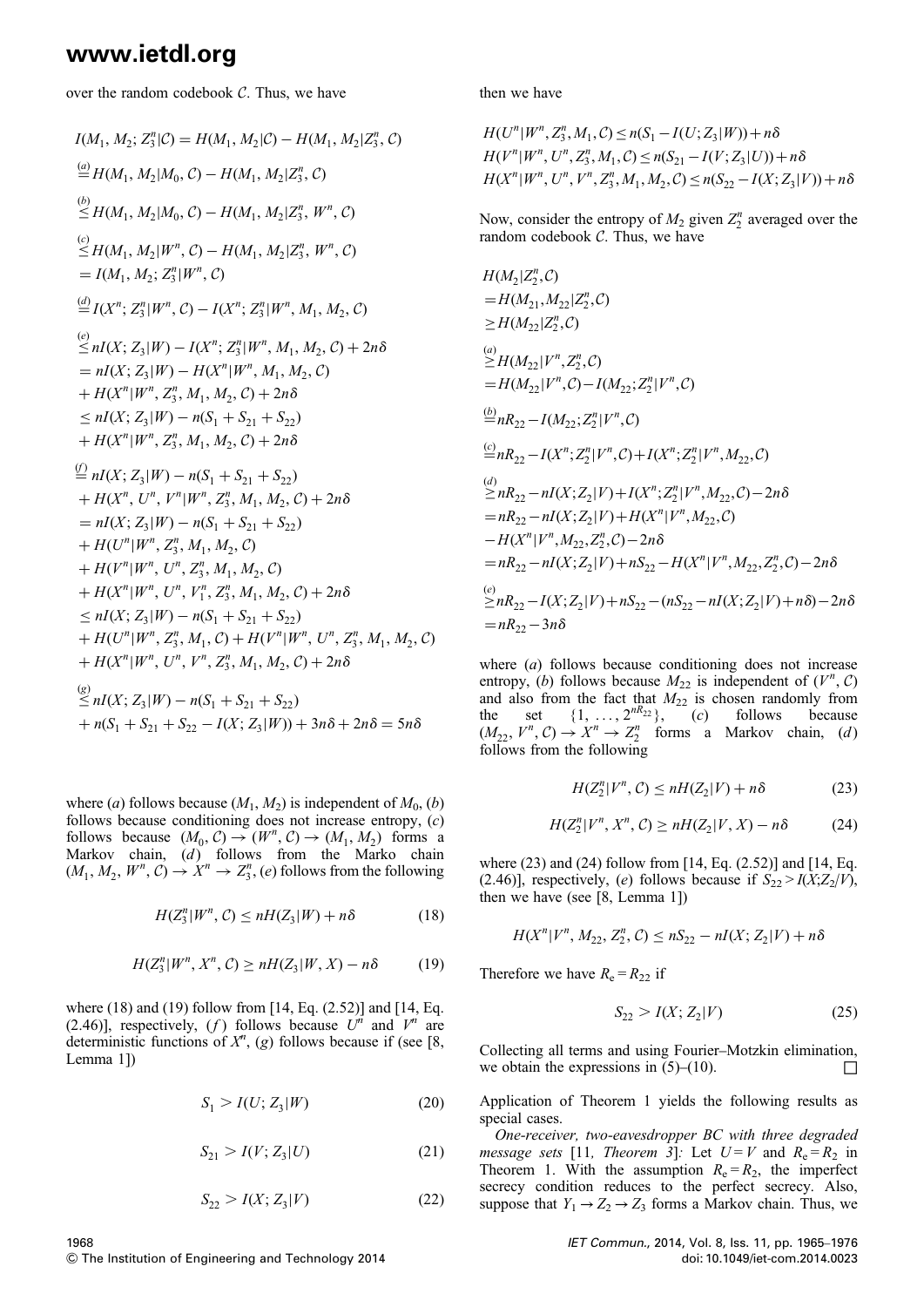obtain

$$
R_0 \le I(W; Z_3)
$$
  
\n
$$
R_1 \le I(V; Z_2 | W) - I(V; Z_3 | W)
$$
  
\n
$$
R_2 \le I(X; Y_1 | V) - I(X; Z_2 | V)
$$

for some  $p(w)p(v/w)p(x/v)$ .

Two-receiver, one-eavesdropper BC with one confidential message [2]: Suppose that the first eavesdropper is neutral, that is,  $R_e = 0$ . Also, let  $U = W = 0$ ,  $V = X$ ,  $R_0 = R_2 = 0$  in achievable rates of Theorem 1. Then, we have

$$
R_1 \le \min \{ I(X; Y_1) - I(X; Z_3), I(X; Z_2) - I(X; Z_3) \} \tag{26}
$$

for all  $p(x)$ .

In the next section, we establish the secrecy capacity region of some classes of one-receiver, two-eavesdropper BCs with three degraded message sets.

### 4 Secrecy capacity results

In this section, we establish the secrecy capacity region of some classes of one-receiver, two-eavesdropper BCs with three degraded message sets. We show that the proposed inner bound is tight in some cases. In contrast to the case with no secrecy constraint, it is difficult to match our inner and outer bounds in general, when there are secrecy constraints. First, consider the case where  $Z_3$  is a degraded version of  $Y_1$  and  $Z_2$ , that is,  $X \to Y_1 \to Z_3$  and  $X \to Z_2 \to Z_3$ form a Markov chain. We find an outer bound to the secrecy capacity region of this class of one-receiver, two-eavesdropper BCs with three degraded message sets. We use this outer bound to determine the secrecy capacity region for a special case.

Theorem 2: An outer bound to the secrecy capacity region of the one-receiver, two-eavesdropper BC with three degraded message sets where  $Z_3$  is a degraded version of  $Y_1$  and  $Z_2$  is given by the set of rate tuples  $(R_0, R_1, R_2, R_e)$  such that

$$
R_0 \le I(W; Z_3) \tag{27}
$$

$$
R_1 \le I(V; Z_2 | W) - I(V; Z_3 | W) \tag{28}
$$

$$
R_2 \le I(X; Y_1 | U) - I(X; Z_3 | U)
$$
\n(29)

$$
R_1 + R_2 \le I(X; Y_1 | W) - I(X; Z_3 | W)
$$
\n(30)

$$
R_1 + R_2 \le I(X; Y_1 | V) + I(V; Z_2 | W) - I(X; Z_3 | W) \tag{31}
$$

$$
R_e \le I(V_2; Y_1 | V) - I(V_2; Z_2 | V)
$$
\n(32)

for some  $p(w)p(u/w)p(v/u)p(v_2/v)p(x/v_2)$ .

### *Proof:* See Appendix 1.  $\Box$

Remark 1: We note that the only difference between the inner and the outer bounds of Theorems 1 and 2 comes from the bound in (10). In other words, the constraints (10) and (32) do not match. We show that these constraints coincide when  $Y_1$  is more capable than  $Z_2$ , that is, for all  $p(x)$ , we have  $I(X; Y_1) \geq I(X; Z_2)$ . It should be noted that the more capable condition is more general comparing with the degradedness condition and the less noisy condition [12].

In the following, we use Theorem 2 to determine the secrecy capacity region for a special case. Suppose that  $Z_3$  is a degraded version of  $Y_1$  and  $Z_2$ , and  $Y_1$  is more capable than  $Z_2$ , that is, for all  $p(x)$ , we have  $I(X;Y_1) \geq I(X;Z_2)$ .

Theorem 3: The secrecy capacity region of the one-receiver, two-eavesdropper BC with three degraded message sets where  $Z_3$  is a degraded version of  $Y_1$  and  $Z_2$ , and  $Y_1$  is more capable than  $Z_2$  is given by the set of rate tuples  $(R_0,$  $R_1, R_2, R_e$  such that

$$
R_0 \le I(W; Z_3) \tag{33}
$$

$$
R_1 \le I(V; Z_2 | W) - I(V; Z_3 | W)
$$
\n(34)

$$
R_2 \le I(X; Y_1 | U) - I(X; Z_3 | U) \tag{35}
$$

$$
R_1 + R_2 \le I(X; Y_1 | W) - I(X; Z_3 | W)
$$
\n(36)

$$
R_1 + R_2 \le I(X; Y_1 | V) + I(V; Z_2 | W) - I(X; Z_3 | W) \tag{37}
$$

$$
R_e \le I(X; Y_1 | V) - I(X; Z_2 | V) \tag{38}
$$

for some  $p(w)p(u/w)p(v/u)p(x/v)$ .

Proof: The achievability follows from Theorem 1. The converse follows from Theorem 2. Also, consider the condition (32), where we have

$$
I(V_2; Y_1|V) - I(V_2; Z_2|V) \le I(V_2; Y_1|V) - I(V_2; Z_2|V) + I(X; Y_1|V_2) - I(X; Z_2|V_2) = I(X; Y_1|V) - I(X; Z_2|V)
$$

and the inequality follows because  $Y_1$  is more capable than  $Z_2$ . □

Next, consider the case where  $Z_2$  and  $Z_3$  are degraded versions of  $Y_1$ , that is,  $X \to Y_1 \to (Z_2, Z_3)$  forms a Markov chain. The capacity region of this case is given in the following.

Theorem 4: The secrecy capacity region of the one-receiver, two-eavesdropper BC with three degraded message sets when  $Z_2$  and  $Z_3$  are degraded versions of  $Y_1$  is given by the set of rate tuples  $(R_0, R_1, R_2, R_e)$  such that

$$
R_0 \le \min \{ I(W; Z_3), I(W; Z_2) \} \tag{39}
$$

$$
R_1 \le I(U; Z_2 | W) - I(U; Z_3 | W) \tag{40}
$$

$$
R_2 \le I(X; Y_1 | U) - I(X; Z_3 | U) \tag{41}
$$

$$
R_e \le I(X; Y_1 | U) - I(X; Z_2 | U)
$$
 (42)

#### for some  $p(w)p(u/w)p(x/u)$ .

*Proof:* For the achievability, let  $V = U$  in Theorem 1. The conditions (8) and (9) are redundant when  $Z_2$  is a degraded version of  $Y_1$ . For the proof of converse, see Appendix 2.  $\Box$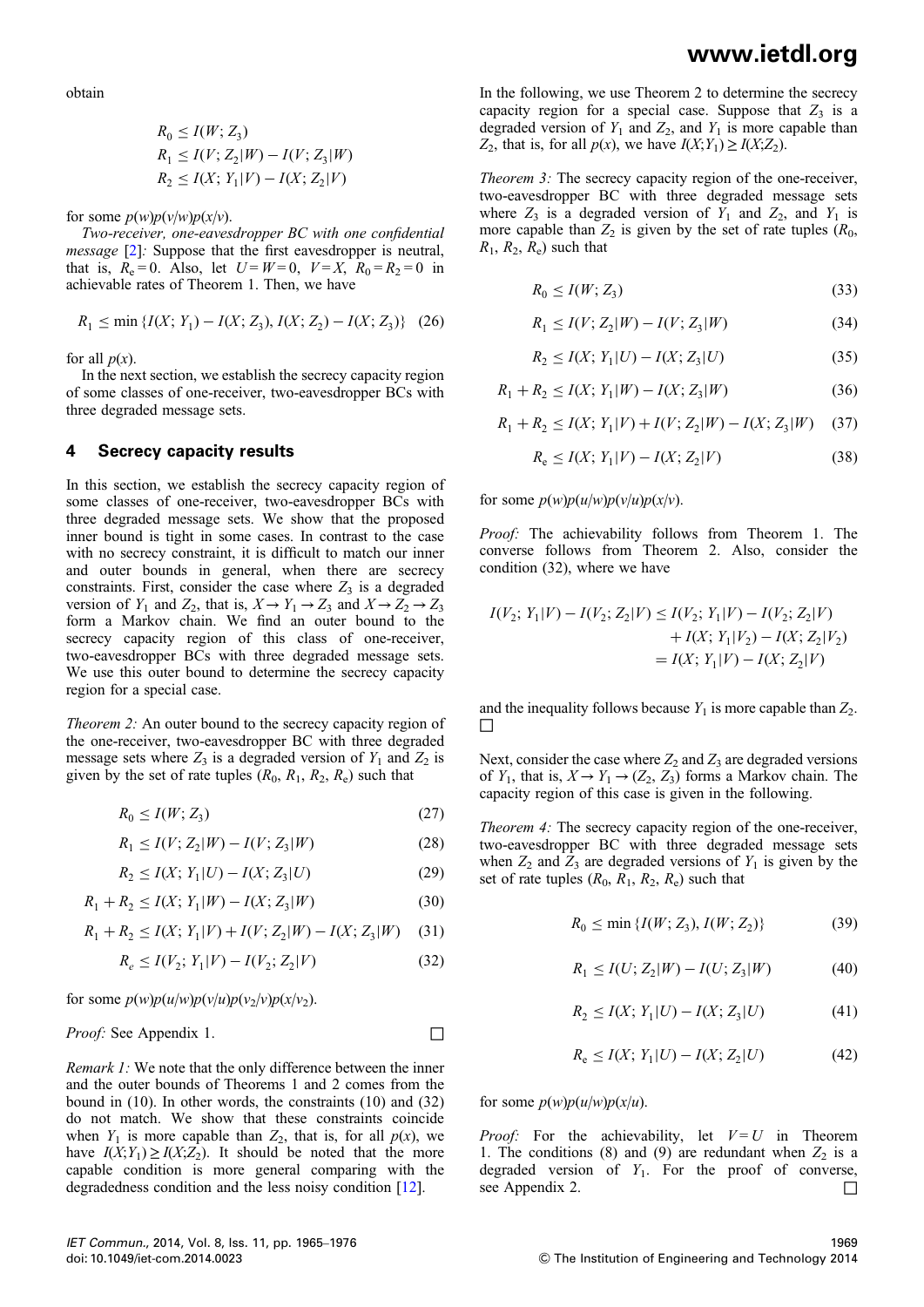### 5 Gaussian case

In this section, we extend the results to the Gaussian case and evaluate the achievable region. Here, we consider the Gaussian one-receiver, two-eavesdropper BC which is defined by

$$
Y_1 = X + N_1 \tag{43}
$$

$$
Z_2 = X + N_2 \tag{44}
$$

$$
Z_3 = X + N_3 \tag{45}
$$

where the channel input  $X$  is subject to a constraint  $\frac{1}{n}\sum_{i=1}^{n} x_i^2 \le P$  and  $N_1$ ,  $N_2$ ,  $N_3$  are zero-mean Gaussian random variables with variances  $\sigma_1^2$ ,  $\sigma_2^2$ ,  $\sigma_3^2$ , respectively. We obtain an inner bound to the secrecy capacity region of the Gaussian one-receiver, two-eavesdropper BC with three degraded message sets as follows.

Theorem 5: An inner bound to the secrecy capacity region of the Gaussian one-receiver, two-eavesdropper BC with three degraded message sets is given by the set of rate tuples  $(R_0,$  $R_1$ ,  $R_2$ ,  $R_e$ ) such that

$$
R_0 < \min\left\{\frac{1}{2}\log\frac{P + \sigma_1^2}{\alpha_1 + \alpha_2 + \alpha_3 + \sigma_1^2}, \frac{1}{2}\log\frac{P + \sigma_2^2}{\alpha_1 + \alpha_2 + \alpha_3 + \sigma_2^2}, \frac{1}{2}\log\frac{P + \sigma_3^2}{\alpha_1 + \alpha_2 + \alpha_3 + \sigma_3^2}\right\}
$$
\n(46)

$$
R_1 < \frac{1}{2} \log \frac{\alpha_1 + \alpha_2 + \alpha_3 + \sigma_2^2}{\alpha_3 + \sigma_2^2}
$$
  
 
$$
- \frac{1}{2} \log \frac{\alpha_1 + \alpha_2 + \alpha_3 + \sigma_3^2}{\alpha_3 + \sigma_3^2}
$$
 (47)

$$
R_2 < \frac{1}{2} \log \frac{\alpha_2 + \alpha_3 + \sigma_1^2}{\sigma_1^2} - \frac{1}{2} \log \frac{\alpha_2 + \alpha_3 + \sigma_3^2}{\sigma_3^2} \tag{48}
$$

$$
R_1 + R_2 < \frac{1}{2} \log \frac{\alpha_1 + \alpha_2 + \alpha_3 + \sigma_1^2}{\sigma_1^2}
$$

$$
-\frac{1}{2}\log\frac{\alpha_1+\alpha_2+\alpha_3+\sigma_3^2}{\sigma_3^2}\tag{49}
$$

$$
R_1 + R_2 < \frac{1}{2} \log \frac{\alpha_3 + \sigma_1^2}{\sigma_1^2} + \frac{1}{2} \log \frac{\alpha_1 + \alpha_2 + \alpha_3 + \sigma_2^2}{\alpha_3 + \sigma_2^2}
$$

$$
-\frac{1}{2}\log\frac{\alpha_1+\alpha_2+\alpha_3+\sigma_3^2}{\sigma_3^2}\tag{50}
$$

$$
R_{\rm e} < \frac{1}{2} \log \frac{\alpha_3 + \sigma_1^2}{\sigma_1^2} - \frac{1}{2} \log \frac{\alpha_3 + \sigma_2^2}{\sigma_2^2} \tag{51}
$$

for  $\alpha_1 + \alpha_2 + \alpha_3 \le P$ .

Proof: Consider the following choices of random variables,

 $\bullet$  *W* is selected as a zero-mean Gaussian random variable with variance  $P - \alpha_1 - \alpha_2 - \alpha_3$  where  $\alpha_1 + \alpha_2 + \alpha_3 \le P$ . • U is selected as  $U = W + Q_1$ , where  $Q_1$  is a zero-mean Gaussian random variable with variance  $\alpha_1$ , and is independent of W.



**Fig. 3** The regions  $(R_0, R_1, R_2)$  and  $(R_e, R_1, R_2)$  for  $P = 12$ ,  $\alpha_1 = 8$ ,  $\alpha_2 = 0.1$ ,  $\alpha_3 = 1$ ,  $\sigma_1^2 = 0.5$ ,  $\sigma_2^2 = 1$  and  $\sigma_3^2 = 1.5$ 

• *V* is selected as  $V = U + Q_2$ , where  $Q_2$  is a zero-mean Gaussian random variable with variance  $\alpha_2$ , and is independent of  $W$ ,  $Q_1$ .

• X is selected as  $X = V + Q_3$ , where  $Q_3$  is a zero-mean Gaussian random variable with variance  $\alpha_3$ , and is independent of  $W$ ,  $Q_1$ ,  $Q_2$ .  $\Box$ 

With these choices  $(5)$ – $(10)$  reduce to  $(46)$ – $(51)$ . Here, we have some remarks about how the achievable region is affected with the change of the parameters  $\alpha_1$ ,  $\alpha_2$  and  $\alpha_3$ .

*Remark 2:* When the value of the parameter  $\alpha_3$  increases, the common rate  $R_0$  decreases. The secrecy rate  $R_e$  increases whenever  $\sigma_1^2 \leq \sigma_2^2$  and decreases when  $\sigma_1^2 \geq \sigma_2^2$ .

*Remark 3:* When the value of the parameter  $\alpha_2$  increases, the rates  $R_1$  and  $R_2$  increase whenever  $\sigma_2^2 \le \sigma_3^2$  and  $\sigma_1^2 \le \sigma_3^2$ . However, the common rate  $R_0$  decreases.

*Remark 4:* When the value of the parameter  $\alpha_1$  increases, the rate  $R_1$  increases whenever  $\sigma_2^2 \leq \sigma_3^2$ . Although the common rate  $R_0$  decreases.

*Remark 5:* For some values of the parameters, the regions  $(R_0,$  $R_1$ ,  $R_2$ ) and  $(R_e, R_1, R_2)$  are shown in Fig. 3.

### 6 Conclusion

In this paper, we considered the one-receiver, two-eavesdropper BC with three degraded message sets. Comparing with [8, 9], the proposed model includes three messages instead of two messages. Also, comparing with [11], we consider the imperfect secrecy conditions instead of the perfect case. We found an achievable secrecy region for the one-receiver, two-eavesdropper BC with three degraded message sets using indirect decoding. Our achievable scheme involves message splitting which is different from [11] with the perfect secrecy constraints. We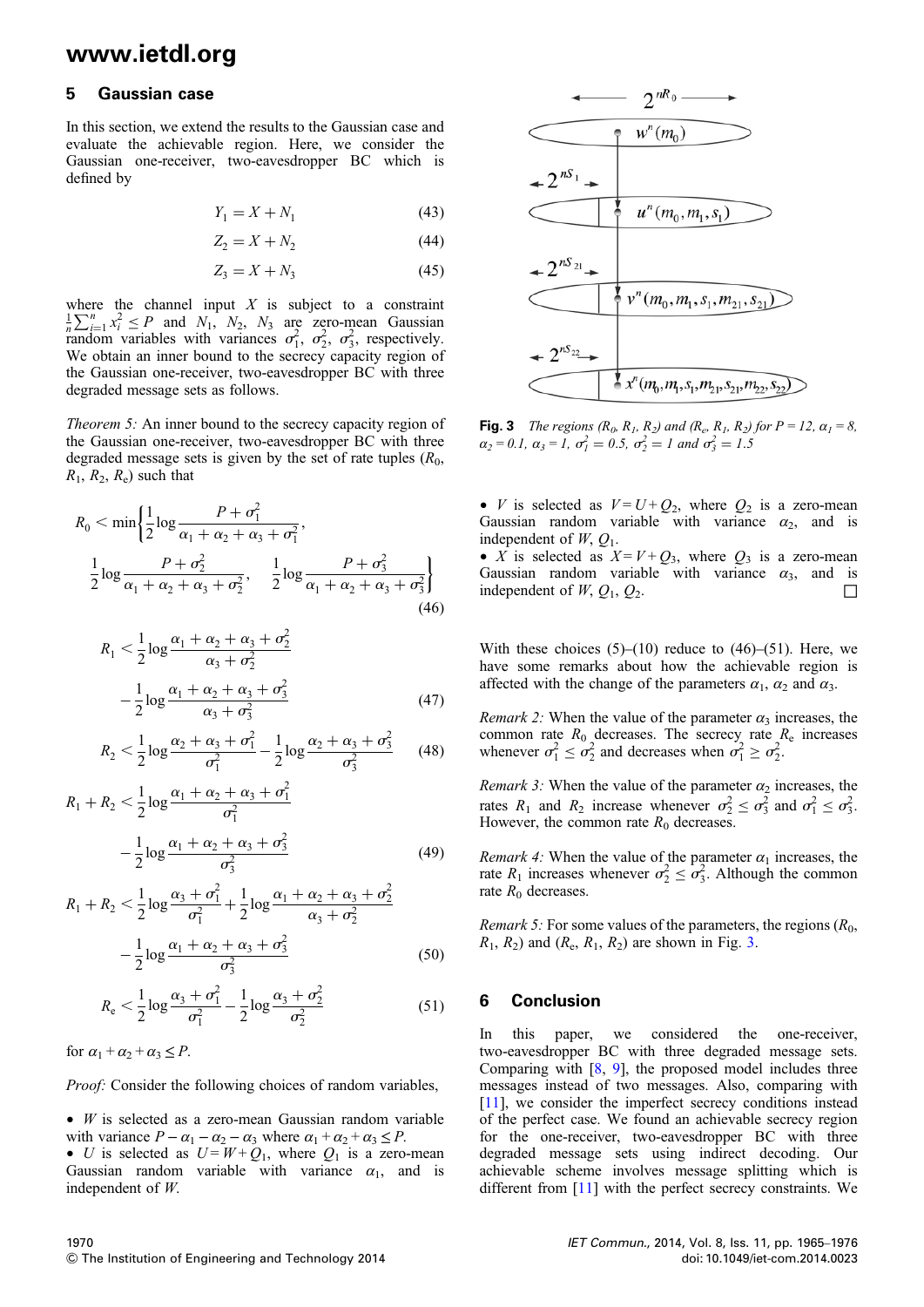also obtained an outer bound and used it to establish the secrecy capacity of some classes of one-receiver, two-eavesdropper BCs with three degraded message sets. The procedure of finding the outer bound is more challenging comparing with [8], since we have three messages in our model. We extended our results to the Gaussian case. The results of this paper can be used in wireless networks with different secrecy constraints at the destinations.

### 7 Acknowledgments

The authors would like to thank Dr. Bahareh Akhbari for her comments that improved the paper.

This work was partially supported by Iranian NSF under contract no. 88114.46-2010 and by Iran Telecom Research Center (ITRC).

### 8 References

- 1 Wyner, A.D.: 'The wire-tap channel', Bell Syst. Tech. J., 1975, 54, (8), pp. 1355–1387
- 2 Csiszar, I., Korner, J.: 'Broadcast channels with confidential messages', IEEE Trans. Inf. Theory, 1978, 24, (3), pp. 339–348
- 3 Liu, R., Maric, I., Spasojevic, P., Yates, R.D.: 'Discrete memoryless interference and broadcast channels with confidential messages: secrecy rate regions', IEEE Trans. Inf. Theory, 2008, 54, (6), pp. 2493–2507
- 4 Xu, J., Cao, Y., Chen, B.: 'Capacity bounds for broadcast channels with confidential messages', IEEE Trans. Inf. Theory, 2009, 55, (10), pp. 4529–4542
- 5 Bagherikaram, G., Motahari, A.S., Khandani, A.K.: 'Secure broadcasting: the secrecy rate region'. 46th Annual Allerton Conf. on Communication and Computing, September 2008, pp. 834–841
- 6 Ekrem, E., Ulukus, S.: 'Secrecy capacity of a class of broadcast channels with an eavesdropper', EURASIP J. Wirel. Commun. Netw., 2009, 2009, pp. 1–20
- 7 Ekrem, E., Ulukus, S.: 'Multi-receiver wiretap channel with public and confidential messages', IEEE Trans. Inf. Theory, 2011, 56, (6), pp. 2165–2177
- 8 Chia, Y.K., El Gamal, A.: 'Three-receiver broadcast channels with common and confidential messages', IEEE Trans. Inf. Theory, 2012, 58, (5), pp. 2748–2765
- 9 Choo, L.C., Wong, K.K.: 'Physical layer security for a 3-receiver broadcast channel'. Int. Conf. on Wirel. Communication and Signal processing (WCSP), London, UK, November 2009, pp. 1–5
- 10 Salehkalaibar, S., Aref, M.R.: 'The capacity region of a class of 3-receiver broadcast channels with two eavesdroppers'. IEEE Int. Symp. on Information Theory (ISIT), St. Petersburg, Russia, July– August 2011, pp. 968–972
- Salehkalaibar, S., Mirmohseni, M., Aref, M.R.: 'One-receiver, two-eavesdropper broadcast channel with degraded message sets', IEEE Trans. Inf. Forensics Sec., 2013, 8, (7), pp. 1162–1172
- 12 El Gamal, A., Kim, Y.H.: 'Network information theory' (Cambridge University Press, 2011)
- 13 Nair, C., El Gamal, A.: 'The capacity region of a class of three-receiver broadcast channels with degraded message sets', IEEE Trans. Inf. Theory, 2009, 55, (10), pp. 4479–4493
- 14 Liang, Y., Poor, H.V., Shamai, S.: 'Information theoretic security', Foundations Trends commun. Inf. Theory, 2008, 5, (4–5), pp. 355–580

### 9 Appendix

#### 9.1 Appendix 1: Proof of Theorem 2

Define the following random variables

$$
W_i = (M_0, Z_3^{i-1})
$$
  
\n
$$
U_i = (M_0, M_1, Z_3^{i-1})
$$
  
\n
$$
V_i = (M_0, M_1, Z_2^{i-1}, Y_{1,i+1}^n)
$$

$$
V_{2,i} = (M_0, M_1, M_2, Z_2^{i-1}, Y_{1,i+1}^n)
$$

We also introduce the following lemmas which will be used frequently.

Lemma 1: ([2]):

$$
\sum_{i=1}^{n} I(T_{2,i+1}^{n}; T_{1,i} | Q, T_1^{i-1}) = \sum_{i=1}^{n} I(T_1^{i-1}; T_{2,i} | Q, T_{2,i+1}^{n})
$$

Lemma 2:

$$
I(M; T_1^n | Q) - I(M; T_2^n | Q) = \sum_{i=1}^n I(M; T_{1,i} | Q, T_1^{i-1}, T_{2,i+1}^n)
$$

$$
- \sum_{i=1}^n I(M; T_{2,i} | Q, T_1^{i-1}, T_{2,i+1}^n)
$$

The proof can be done using Lemma 1.

First, consider the rate  $R_1$ 

$$
nR_1 = H(M_1) \stackrel{(a)}{=} H(M_1|M_0)
$$
  
\n
$$
= I(M_1; Z_2^n|M_0) + H(M_1|Z_2^n, M_0)
$$
  
\n
$$
\stackrel{(b)}{\leq} I(M_1; Z_2^n|M_0) + n\delta
$$
  
\n
$$
\stackrel{(c)}{\leq} I(M_1; Z_2^n|M_0) - I(M_1; Z_3^n) + 2n\delta
$$
  
\n
$$
= I(M_1; Z_2^n|M_0) - I(M_1; Z_3^n, M_0)
$$
  
\n
$$
+ I(M_1; M_0|Z_3^n) + 2n\delta
$$
  
\n
$$
\stackrel{(d)}{=} I(M_1; Z_2^n|M_0) - I(M_1; Z_3^n|M_0)
$$
  
\n
$$
+ I(M_1; M_0|Z_3^n) + 2n\delta
$$
  
\n
$$
\leq I(M_1; Z_2^n|M_0) - I(M_1; Z_3^n|M_0)
$$
  
\n
$$
+ H(M_0|Z_3^n) + 2n\delta
$$
  
\n
$$
\stackrel{(e)}{\leq} I(M_1; Z_2^n|M_0) - I(M_1; Z_3^n|M_0) + 3n\delta
$$
  
\n
$$
= \sum_{i=1}^n I(M_1; Z_{2,i}|M_0, Z_2^{i-1})
$$
  
\n
$$
- \sum_{i=1}^n I(M_1; Z_{3,i}|M_0, Z_{3,i+1}^{n}) + 3n\delta
$$
  
\n
$$
\stackrel{(f)}{=} \sum_{i=1}^n I(M_1; Z_{3,i}|M_0, Z_2^{i-1}, Z_{3,i+1}^n) + 3n\delta
$$
  
\n
$$
\stackrel{(g)}{=} \sum_{i=1}^n I(M_1; Z_{2,i}|M_0, Z_2^{i-1}, Z_{3,i+1}^n) + 3n\delta
$$
  
\n
$$
\stackrel{(g)}{=} \sum_{i=1}^n I(M_1; Z_{2,i}|M_0, Z_2^{i-1}, Z_{3,i+1}^n) + 3n\delta
$$
  
\n
$$
\stackrel{(g)}{=} \sum_{i=1}^n I(M_1; Z_{2,i
$$

1971 & The Institution of Engineering and Technology 2014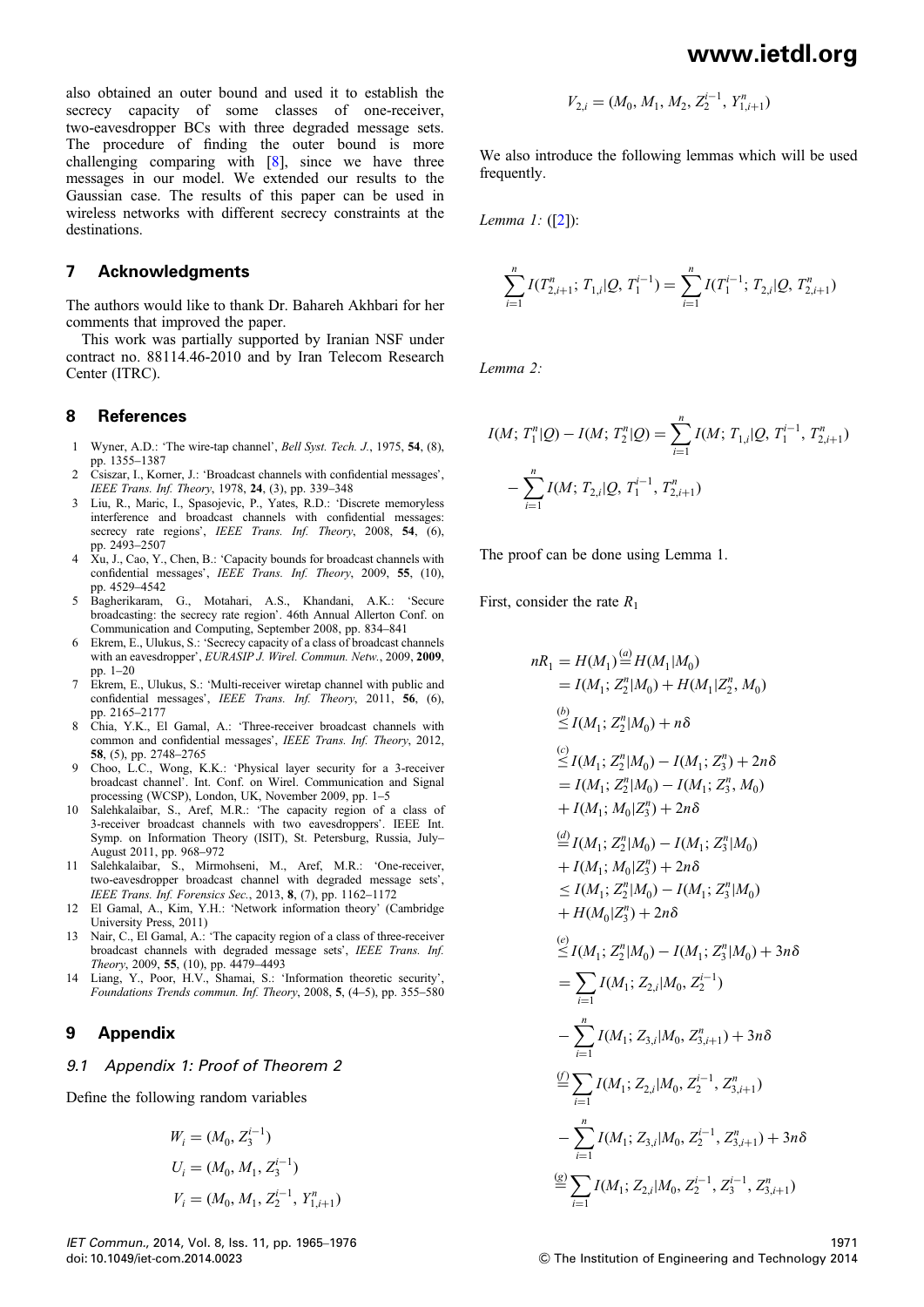$$
-\sum_{i=1}^{n} I(M_{1}; Z_{3,i}|M_{0}, Z_{2}^{i-1}, Z_{3}^{i-1}, Z_{3,i+1}^{n}) + 3n\delta
$$
  
\n
$$
\sum_{i=1}^{n} I(M_{1}; Z_{2,i}|M_{0}, Z_{2}^{i-1}, Z_{3}^{i-1}, Z_{3,i+1}^{n})
$$
  
\n
$$
-\sum_{i=1}^{n} I(M_{1}; Z_{3,i}|M_{0}, Z_{2}^{i-1}, Z_{3}^{i-1}, Z_{3,i+1}^{n})
$$
  
\n
$$
+\sum_{i=1}^{n} I(Z_{3,i+1}^{n}, Z_{2}^{i-1}; Z_{2,i}|M_{0}, Z_{3}^{i-1})
$$
  
\n
$$
-\sum_{i=1}^{n} I(Z_{3,i+1}^{n}, Z_{2}^{i-1}; Z_{3,i}|M_{0}, Z_{3}^{i-1}) + 3n\delta
$$
  
\n
$$
=\sum_{i=1}^{n} I(M_{1}, Z_{2}^{i-1}, Z_{3,i+1}^{n}; Z_{2,i}|M_{0}, Z_{3}^{i-1})
$$
  
\n
$$
-\sum_{i=1}^{n} I(M_{1}, Z_{2}^{i-1}, Z_{3,i+1}^{n}; Z_{3,i}|M_{0}, Z_{3}^{i-1}) + 3n\delta
$$
  
\n
$$
\sum_{i=1}^{n} I(M_{1}, Z_{2}^{i-1}, Z_{3,i+1}^{n}; Z_{2,i}|M_{0}, Z_{3}^{i-1})
$$
  
\n
$$
-\sum_{i=1}^{n} I(M_{1}, Z_{2}^{i-1}, Z_{3,i+1}^{n}; Z_{2,i}|M_{0}, Z_{3}^{i-1})
$$
  
\n
$$
+\sum_{i=1}^{n} I(Y_{1,i+1}^{n}; Z_{2,i}|M_{0}, M_{1}, Z_{3,i+1}^{n}, Z_{2}^{i-1}, Z_{3}^{i-1}) + 3n\delta
$$
  
\n
$$
=\sum_{i=1}^{n} I(M_{1}, Z_{2}^{i-1}, Y_{1,i+1}^{n}; Z_{3,i}|M_{0}, Z_{3}^{i-1})
$$
  
\n
$$
-\sum_{i=1}^{n} I(M_{1}, Z_{2}^{i-1}, Y_{1,i+1}
$$

where (a) and (d) follow because  $M_1$  is independent of  $M_0$ , (b) and (e) follow from Fano's inequality,  $(c)$  follows from the secrecy condition,  $(f)$  follows from Lemma 2,  $(g)$ ,  $(h)$ and (i) follow because  $Z_3$  is a degraded version of  $Z_2$ , that is,  $Z_3^{i-1}$  →  $Z_2^{i-1}$  →  $X_i$  →  $Z_{2,i}$  →  $Z_{3,i}$ ,  $(M_0, Z_3^{i-1}, Z_{3,i+1}^n)$ ,  $Z_2^{i-1}$   $\to X_i \to Z_{2,i} \to Z_{3,i}$  and  $(M_0, M_1, Z_{3,i+1}^n, Z_2^{i-1},$  $Z_3^{i-1}$ ,  $Y_{1,i+1}^n$ )  $\rightarrow$   $X_i$   $\rightarrow$   $Z_{2,i}$   $\rightarrow$   $Z_{3,i}$  form Markov chains, respectively,  $(j)$  follows because  $Z_3$  is a degraded version of  $Y_1$ , that is,  $Z_{3,i+1}^n \rightarrow Y_{1,i+1}^n \rightarrow X_i \rightarrow (Z_{2,i}, Z_{3,i})$  forms a Markov chain. Next, consider the rate  $R_2$ 

$$
nR_2 = H(M_2) \stackrel{(a)}{=} H(M_2|M_1, M_0)
$$
  
=  $I(M_2; Y_1^n|M_1, M_0) + H(M_2|M_1, M_0, Y_1^n)$ 

$$
\sum_{i=1}^{6} I(M_2; Y_1^n | M_1, M_0) + n\delta
$$
\n
$$
\sum_{i=1}^{6} I(M_2; Y_1^n | M_1, M_0) - I(M_2, M_1; Z_3^n) + 2n\delta
$$
\n
$$
\sum_{i=1}^{6} I(M_2; Y_1^n | M_1, M_0) - I(M_2; Z_3^n | M_1) + 2n\delta
$$
\n
$$
= I(M_2; Y_1^n | M_1, M_0) - I(M_2; Z_3^n, M_0 | M_1)
$$
\n
$$
+ I(M_2; M_0 | Z_3^n, M_1) + 2n\delta
$$
\n
$$
\frac{d}{dt} I(M_2; Y_1^n | M_1, M_0) - I(M_2; Z_3^n | M_1, M_0)
$$
\n
$$
+ I(M_2; M_0 | Z_3^n, M_1) + 2n\delta
$$
\n
$$
\leq I(M_2; Y_1^n | M_1, M_0) - I(M_2; Z_3^n | M_1, M_0)
$$
\n
$$
+ H(M_0 | Z_3^n) + 2n\delta
$$
\n
$$
\frac{e}{dt} I(M_2; Y_1^n | M_1, M_0) - I(M_2; Z_3^n | M_1, M_0) + 3n\delta
$$
\n
$$
= \sum_{i=1}^{n} I(M_2; Z_{3,i} | M_0, M_1, Z_3^{i-1}) + 3n\delta
$$
\n
$$
= \sum_{i=1}^{n} I(M_2; Z_{3,i} | M_0, M_1, Z_3^{i-1}) + 3n\delta
$$
\n
$$
\frac{d}{dt} \sum_{i=1}^{n} I(M_2; Z_{3,i} | M_0, M_1, Y_{1,i+1}^n, Z_3^{i-1})
$$
\n
$$
- \sum_{i=1}^{n} I(M_2; Z_{3,i} | M_0, M_1, Y_{1,i+1}^n, Z_3^{i-1})
$$
\n
$$
+ \sum_{i=1}^{n} I(N_{1,i+1}; Y_{1,i} | M_1, M_0, Z_3^{i-1})
$$
\n
$$
+ \sum_{i=1}^{n} I(Y_{1,i+1}
$$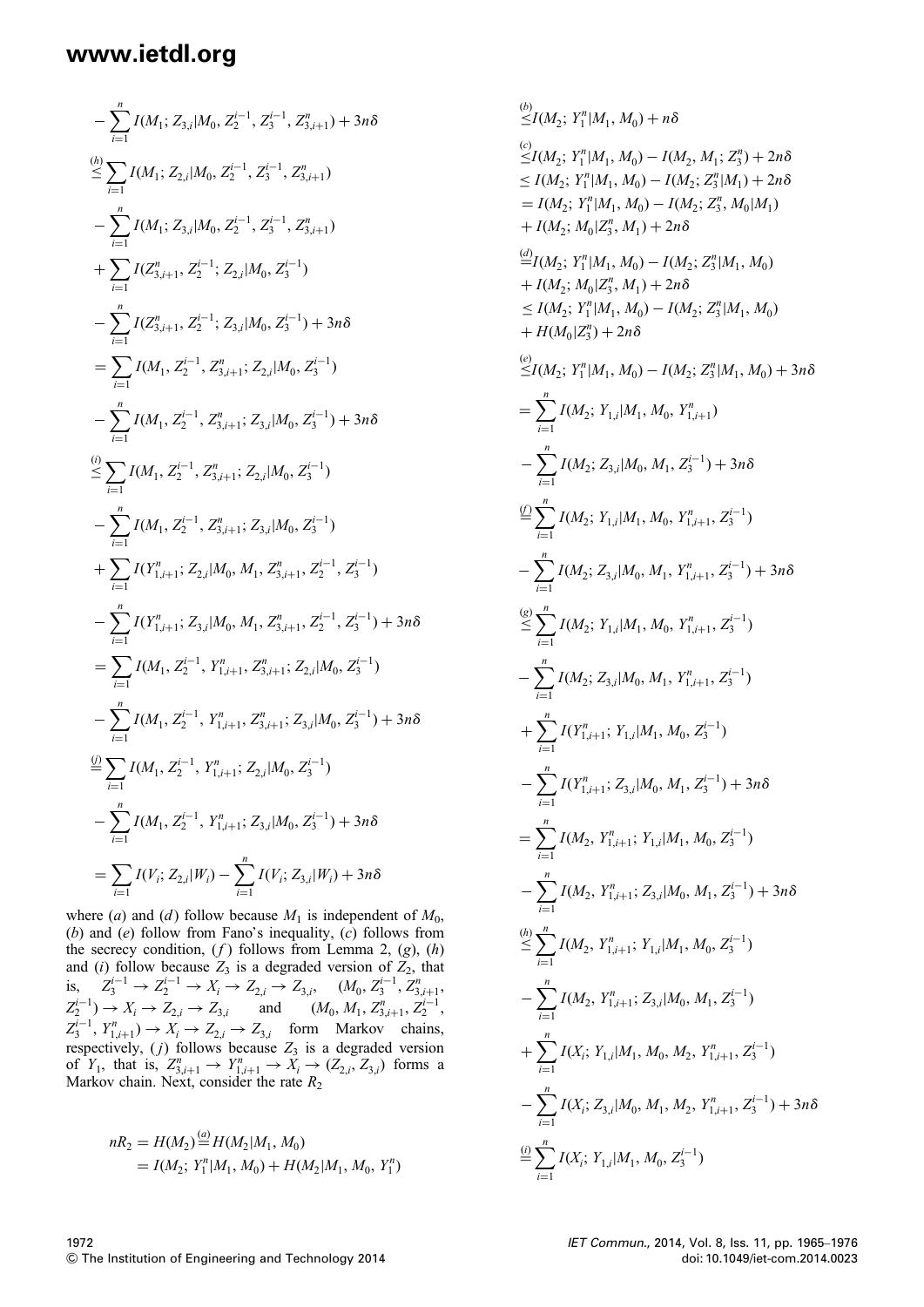$$
- \sum_{i=1}^{n} I(X_i; Z_{3,i}|M_0, M_1, Z_3^{i-1}) + 3n\delta
$$
  
= 
$$
\sum_{i=1}^{n} I(X_i; Y_{1,i}|U_i) - \sum_{i=1}^{n} I(X_i; Z_{3,i}|U_i) + 3n\delta
$$

where (a) and (d) follow because  $M_2$  is independent of ( $M_0$ ,  $M_1$ ), (b) and (e) follow from Fano's inequality, (c) follows from the secrecy condition,  $(f)$  follows from Lemma 2,  $(g)$ and (h) follow because  $Z_3$  is a degraded version of  $Y_1$ , that is,  $(M_1, M_0, Z_3^{i-1}, Y_1^n, \t)$  →  $\overline{X}_i$  →  $Y_{1,i}$  →  $Z_{3,i}$  and  $(M_1, M_0, M_2, Y_{1,i+1}^n, Z_3^{i-1}) \rightarrow X_i \rightarrow Y_{1,i} \rightarrow Z_{3,i}$  form Markov chains, respectively,  $(i)$  follows because given  $X_i$ ,  $Y_{1, i}$  and  $Z_{3, i}$  are independent of other variables. Now, consider the rate  $R_1 + R_2$ 

$$
n(R_1 + R_2) = H(M_1, M_2) \stackrel{(a)}{=} H(M_1, M_2|M_0)
$$
  
\n
$$
= I(M_1, M_2; Y_1^n|M_0) + H(M_1, M_2|M_0, Y_1^n)
$$
  
\n
$$
\stackrel{(b)}{\leq} I(M_1, M_2; Y_1^n|M_0) + n\delta
$$
  
\n
$$
\stackrel{(c)}{\leq} I(M_1, M_2; Y_1^n|M_0) - I(M_1, M_2; Z_3^n) + 2n\delta
$$
  
\n
$$
= I(M_1, M_2; Y_1^n|M_0) - I(M_1, M_2; Z_3^n, M_0)
$$
  
\n
$$
+ I(M_1, M_2; M_0|Z_3^n) + 2n\delta
$$
  
\n
$$
\stackrel{(d)}{=} I(M_1, M_2; Y_1^n|M_0) - I(M_1, M_2; Z_3^n|M_0)
$$
  
\n
$$
+ I(M_1, M_2; M_0|Z_3^n) + 2n\delta
$$
  
\n
$$
\leq I(M_1, M_2; Y_1^n|M_0) - I(M_1, M_2; Z_3^n|M_0)
$$
  
\n
$$
+ H(M_0|Z_3^n) + 2n\delta
$$
  
\n
$$
\leq I(M_1, M_2; Y_1|M_0, Y_{1,i+1}^n)
$$
  
\n
$$
= \sum_{i=1}^n I(M_1, M_2; Y_{1,i}|M_0, Y_{1,i+1}^n)
$$
  
\n
$$
= \sum_{i=1}^n I(M_1, M_2; Z_{3,i}|M_0, Z_3^{i-1}) + 3n\delta
$$
  
\n
$$
\stackrel{(d)}{=} \sum_{i=1}^n I(M_1, M_2; Z_{3,i}|M_0, Z_3^{i-1}, Y_{1,i+1}^n) + 3n\delta
$$
  
\n
$$
\stackrel{(e)}{=} \sum_{i=1}^n I(M_1, M_2; Y_{1,i}|M_0, Y_{1,i+1}^n, Z_3^{i-1})
$$
  
\n
$$
= \sum_{i=1}^n I(M_1, M_2; Z_{3,i}|M_0, Z_3^{i
$$

$$
- \sum_{i=1}^{n} I(M_1, M_2, Y_{1,i+1}^n; Z_{3,i}|M_0, Z_3^{i-1}) + 3n\delta
$$
  
\n
$$
\leq \sum_{i=1}^{n} I(M_1, M_2, Y_{1,i+1}^n; Y_{1,i}|M_0, Z_3^{i-1})
$$
  
\n
$$
- \sum_{i=1}^{n} I(M_1, M_2, Y_{1,i+1}^n; Z_{3,i}|M_0, Z_3^{i-1})
$$
  
\n
$$
+ \sum_{i=1}^{n} I(X_i; Y_{1,i}|M_0, M_1, M_2, Y_{1,i+1}^n, Z_3^{i-1})
$$
  
\n
$$
- \sum_{i=1}^{n} I(X_i; Z_{3,i}|M_0, M_1, M_2, Y_{1,i+1}^n, Z_3^{i-1}) + 3n\delta
$$
  
\n
$$
\stackrel{\text{(i)}}{=} \sum_{i=1}^{n} I(X_i; Y_{1,i}|M_0, Z_3^{i-1}) - \sum_{i=1}^{n} I(X_i; Z_{3,i}|M_0, Z_3^{i-1}) + 3n\delta
$$
  
\n
$$
= \sum_{i=1}^{n} I(X_i; Y_{1,i}|W_i) - \sum_{i=1}^{n} I(X_i; Z_{3,i}|W_i) + 3n\delta
$$

where  $(a)$ −(i) follow from similar steps in bounding  $R_2$ above. We have also the following bound on  $R_1 + R_2$ 

 $(a)$ 

$$
n(R_1 + R_2) = H(M_1, M_2) = H(M_1, M_2|M_0)
$$
  
\n
$$
= H(M_2|M_1, M_0) + H(M_1|M_0)
$$
  
\n
$$
\stackrel{(b)}{\leq} I(M_2; Y_1^n|M_1, M_0) + I(M_1; Z_2^n|M_0) + 2n\delta
$$
  
\n
$$
\stackrel{(c)}{\leq} I(M_2; Y_1^n|M_1, M_0) + I(M_1; Z_2^n|M_0)
$$
  
\n
$$
- I(M_1, M_2; Z_3^n) + 3n\delta
$$
  
\n
$$
= I(M_2; Y_1^n|M_1, M_0) + I(M_1; Z_2^n|M_0)
$$
  
\n
$$
- I(M_1, M_2; Z_3^n, M_0) + I(M_1, M_2; M_0|Z_3^n) + 3n\delta
$$
  
\n
$$
\stackrel{(d)}{=} I(M_2; Y_1^n|M_1, M_0) + I(M_1; Z_2^n|M_0)
$$
  
\n
$$
- I(M_1, M_2; Z_3^n|M_0) + I(M_1; Z_2^n|M_0)
$$
  
\n
$$
- I(M_1, M_2; Z_3^n|M_0) + I(M_1; Z_2^n|M_0)
$$
  
\n
$$
- I(M_1, M_2; Z_3^n|M_0) + I(M_1; Z_2^n|M_0)
$$
  
\n
$$
- I(M_1, M_2; Z_3^n|M_0) + I(M_1; Z_2^n|M_0)
$$
  
\n
$$
- I(M_1, M_2; Z_3^n|M_0) + I(M_1; Z_2^n|M_0)
$$
  
\n
$$
- I(M_1, M_2; Z_3^n|M_0) + I(M_1; Z_2^n|M_0)
$$
  
\n
$$
- I(X^n; Z_1^n|M_0, M_1, M_2)
$$
  
\n
$$
- I(X^n; Z_1^n|M_0, M_1, M_2) + 4n\delta
$$
  
\n
$$
\stackrel{(g)}{\leq} I(X^n; Y_1|M_1, M_0) + I(M_1; Z_2^n|M_0)
$$
  
\n
$$
- I(X^n; Z_3^n|M_0) +
$$

IET Commun., 2014, Vol. 8, Iss. 11, pp. 1965–1976 doi: 10.1049/iet-com.2014.0023

1973  $©$  The Institution of Engineering and Technology 2014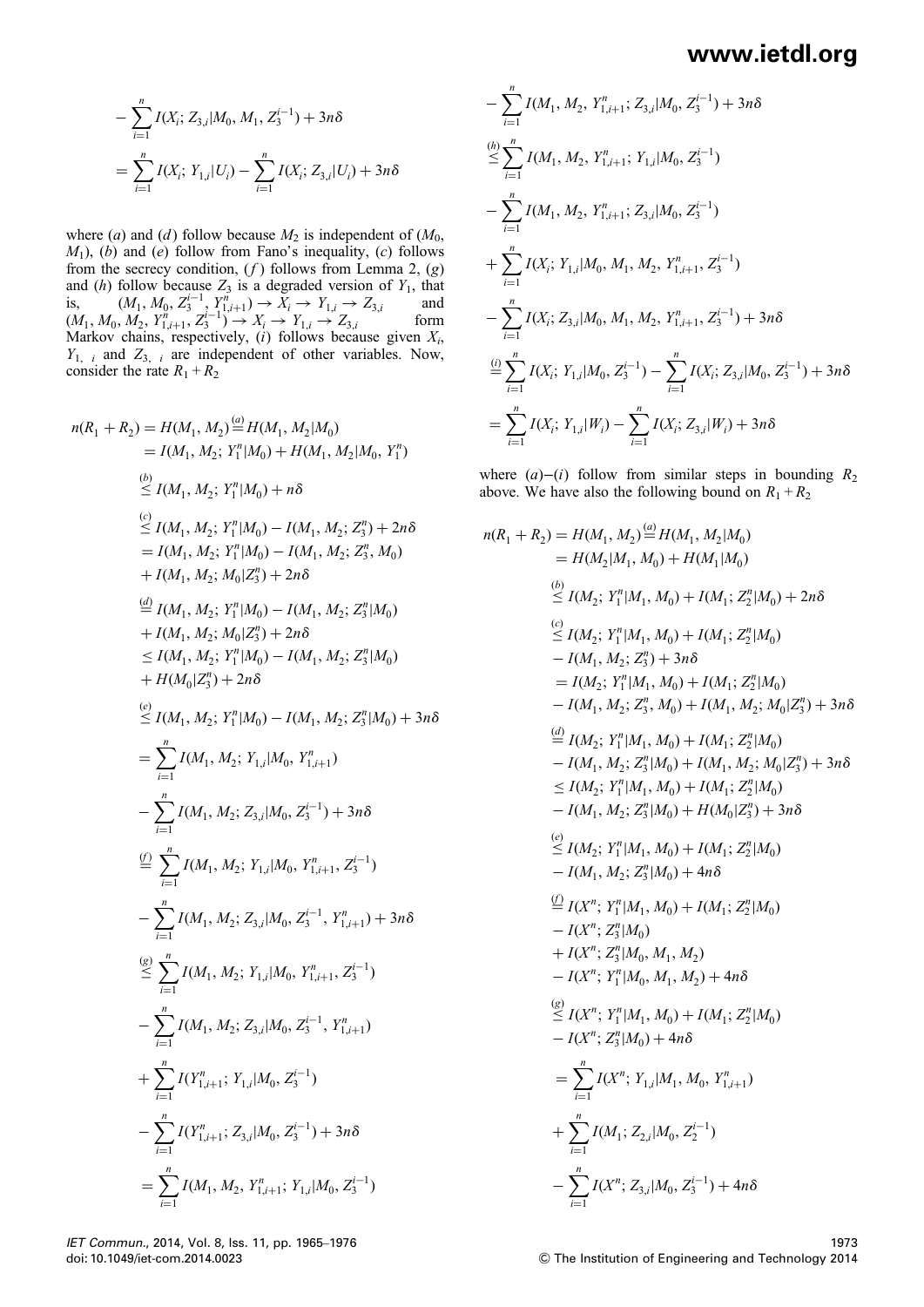$$
= \sum_{i=1}^{n} I(X^{n}; Y_{1,i}|M_{1}, M_{0}, Y_{1,i+1}^{n})
$$
  
+ 
$$
\sum_{i=1}^{n} I(M_{1}, Y_{1,i+1}^{n}; Z_{2,i}|M_{0}, Z_{2}^{i-1})
$$
  
- 
$$
\sum_{i=1}^{n} I(Y_{1,i+1}^{n}; Z_{2,i}|M_{0}, M_{1}, Z_{2}^{i-1})
$$
  
- 
$$
\sum_{i=1}^{n} I(X^{n}; Z_{3,i}|M_{0}, Z_{3}^{i-1}) + 4n\delta
$$
  

$$
\stackrel{(h)}{=} \sum_{i=1}^{n} I(X^{n}; Y_{1,i}|M_{1}, M_{0}, Y_{1,i+1}^{n}, Z_{2}^{i-1})
$$
  
+ 
$$
\sum_{i=1}^{n} I(Z_{2}^{i-1}; Y_{1,i}|M_{1}, M_{0}, Y_{1,i+1}^{n})
$$
  
+ 
$$
\sum_{i=1}^{n} I(M_{1}, Y_{1,i+1}^{n}; Z_{2,i}|M_{0}, Z_{2}^{i-1})
$$
  
- 
$$
\sum_{i=1}^{n} I(Y_{1,i+1}^{n}; Z_{2,i}|M_{0}, M_{1}, Z_{2}^{i-1})
$$
  
- 
$$
\sum_{i=1}^{n} I(X^{n}; Z_{3,i}|M_{0}, Z_{3}^{i-1}) + 4n\delta
$$
  

$$
\stackrel{(i)}{=} \sum_{i=1}^{n} I(X^{n}; Y_{1,i}|M_{1}, M_{0}, Y_{1,i+1}^{n}, Z_{2}^{i-1})
$$
  
+ 
$$
\sum_{i=1}^{n} I(M_{1}, Y_{1,i+1}^{n}; Z_{2,i}|M_{0}, Z_{2}^{i-1})
$$
  
+ 
$$
\sum_{i=1}^{n} I(X^{n}; Z_{3,i}|M_{0}, Z_{3}^{i-1}) + 4n\delta
$$
  

$$
\leq \sum_{i=1}^{n} I(X^{n}; Y_{1,i}|M_{1}, M_{0}, Y_{1,i+1}^{n}; Z_{2}^{i-1})
$$
  
+ 
$$
\sum_{i=1}^{n} I(X^{n}; Z_{3,i}|M_{0}, Z_{3}^{i-1}) + 4n\delta
$$
  

$$
\leq \sum_{i=1}
$$

$$
- \sum_{i=1}^{n} I(X_i; Z_{3,i}|M_0, Z_3^{i-1}) + 4n\delta
$$
  
= 
$$
\sum_{i=1}^{n} I(X_i; Y_{1,i}|V_i) + \sum_{i=1}^{n} I(V_i; Z_{2,i}|W_i)
$$
  
- 
$$
\sum_{i=1}^{n} I(X_i; Z_{3,i}|W_i) + 4n\delta
$$

where (a) and (d) follow because  $(M_1, M_2)$  is independent of  $M_0$ , (b) and (e) follow from Fano's inequality, (c) follows from the secrecy condition,  $(f)$  follows because  $(M_0, M_1, M_2) \rightarrow X^n \rightarrow (Y_1^n, Z_3^n)$  forms a Markov chain, (g) follows because  $Z_3$  is a degraded version of  $Y_1$ , that is,  $(M_0, M_1, M_2) \rightarrow X^n \rightarrow Y_1^n \rightarrow Z_3^n$  forms a Markov chain,  $(h)$  follows because  $Z_2^{i-1}$  →  $X_i$  →  $Y_{1,i}$  forms a Markov chain from the memoryless property, (i) follows from Lemma 1,  $(j)$  follows because  $Z_3$  is a degraded version of  $Z_2$ , that is,  $Z_3^{i-1} \rightarrow Z_2^{i-1} \rightarrow X_i \rightarrow Z_{2,i} \rightarrow Z_{3,i}$  forms a Markov chain,  $(k)$  follows because  $(X^{i-1}, X_{i+1}^n) \to X_i \to (Y_{1,i}, Z_{3,i})$  forms a Markov chain. Finally, consider the equivocation rate  $R_e$ 

$$
nR_e \leq H(M_2|Z_2^n)
$$
  
\n
$$
= H(M_2) - I(M_2; Z_2^n)
$$
  
\n
$$
\stackrel{(a)}{=} H(M_2|M_0, M_1) - I(M_2; Z_2^n)
$$
  
\n
$$
\stackrel{(b)}{\leq} I(M_2; Y_1^n|M_0, M_1) - I(M_2; Z_2^n) + n\delta
$$
  
\n
$$
= I(M_2; Y_1^n|M_0, M_1) - I(M_2; Z_2^n, M_0, M_1)
$$
  
\n
$$
+ I(M_2; M_0, M_1|Z_2^n) + n\delta
$$
  
\n
$$
\stackrel{(c)}{=} I(M_2; Y_1^n|M_0, M_1) - I(M_2; Z_2^n|M_0, M_1)
$$
  
\n
$$
+ I(M_2; M_0, M_1|Z_2^n) + n\delta
$$
  
\n
$$
\leq I(M_2; Y_1^n|M_0, M_1) - I(M_2; Z_2^n|M_0, M_1)
$$
  
\n
$$
+ H(M_0, M_1|Z_2^n) + n\delta
$$
  
\n
$$
\stackrel{(d)}{\leq} I(M_2; Y_1^n|M_0, M_1) - I(M_2; Z_2^n|M_0, M_1) + 2n\delta
$$
  
\n
$$
= \sum_{i=1}^n I(M_2; Y_{1,i}|M_0, M_1, Z_2^{i-1}) + 2n\delta
$$
  
\n
$$
\stackrel{(e)}{=} \sum_{i=1}^n I(M_2; Z_{2,i}|M_0, M_1, Y_{1,i+1}^n, Z_2^{i-1})
$$
  
\n
$$
- \sum_{i=1}^n I(M_2; Z_{2,i}|M_0, M_1, Y_{1,i+1}^n, Z_2^{i-1}) + 2n\delta
$$
  
\n
$$
= \sum_{i=1}^n I(Y_{2,i}; Y_{1,i}|N_i) - \sum_{i=1}^n I(Y_{2,i}; Z_{2,i}|V_i) + 2n\delta
$$

where (a) and (c) follow because  $M_2$  is independent of  $(M_0,$  $M_1$ ), (b) and (d) follow from Fano's inequality, (e) follows from Lemma 2. Finally, by introducing a time-sharing random variable, we obtain the terms in the theorem.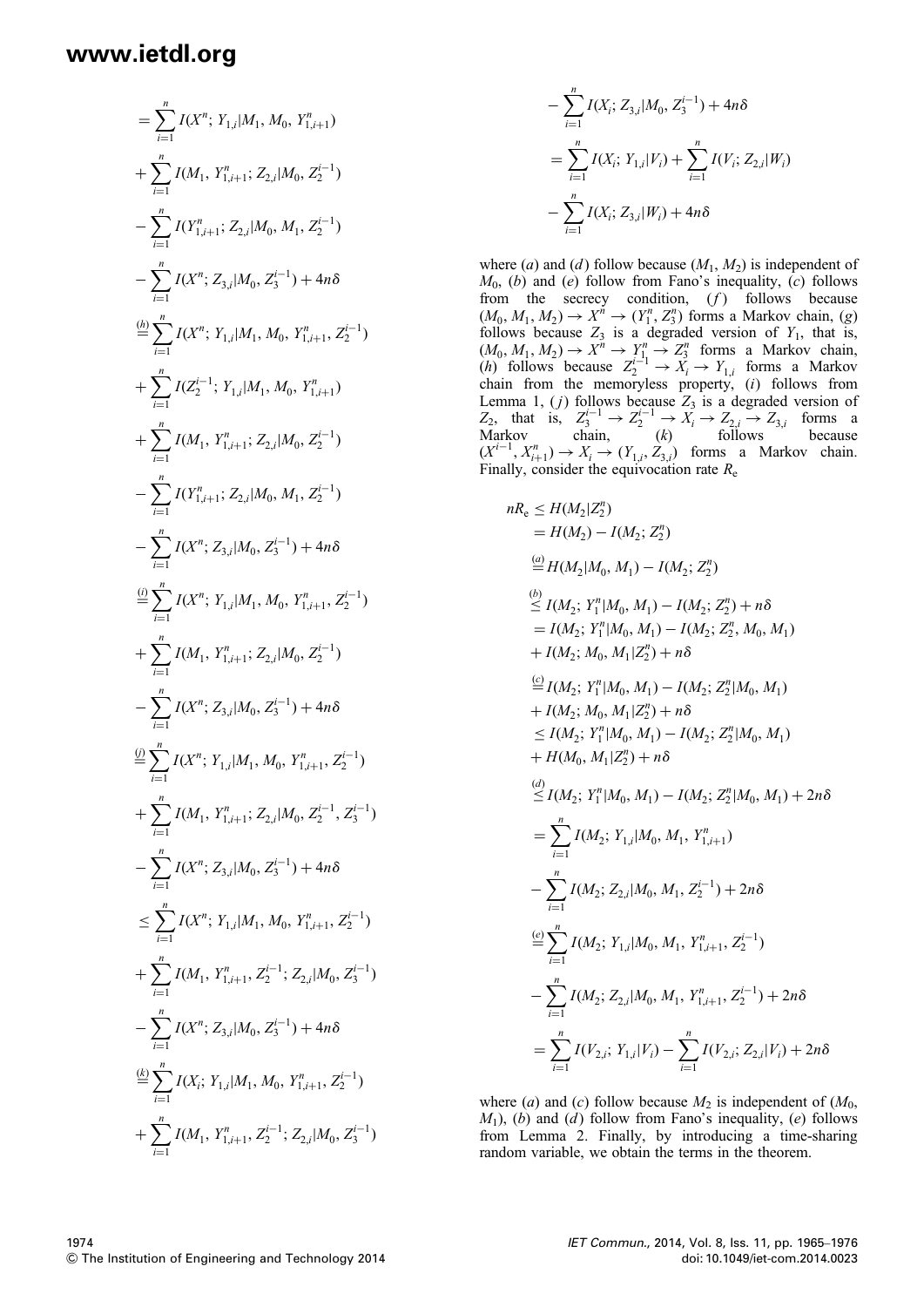### 9.2 Appendix 2: Proof of converse for Theorem 4

Define the following variables

$$
W_i = (M_0, Z_3^{i-1}, Z_{2,i+1}^n)
$$
  

$$
U_i = (M_0, M_1, Z_3^{i-1}, Z_{2,i+1}^n)
$$

First, consider the rate  $R_1$ 

$$
nR_1 = H(M_1) \stackrel{(a)}{=} H(M_1|M_0)
$$
\n
$$
\stackrel{(b)}{\leq} I(M_1; Z_2^n|M_0) + n\delta
$$
\n
$$
\stackrel{(c)}{\leq} I(M_1; Z_2^n|M_0) - I(M_1; Z_3^n) + 2n\delta
$$
\n
$$
= I(M_1; Z_2^n|M_0) - I(M_1; Z_3^n, M_0)
$$
\n
$$
+ I(M_1; M_0|Z_3^n) + 2n\delta
$$
\n
$$
\stackrel{(d)}{=} I(M_1; Z_2^n|M_0) - I(M_1; Z_3^n|M_0)
$$
\n
$$
+ I(M_1; M_0|Z_3^n) + 2n\delta
$$
\n
$$
\leq I(M_1; Z_2^n|M_0) - I(M_1; Z_3^n|M_0)
$$
\n
$$
+ H(M_0|Z_3^n) + 2n\delta
$$
\n
$$
\stackrel{(e)}{\leq} I(M_1; Z_2^n|M_0) - I(M_1; Z_3^n|M_0) + 3n\delta
$$
\n
$$
= \sum_{i=1}^n I(M_1; Z_{2,i}|M_0, Z_{2,i+1}^n)
$$
\n
$$
- \sum_{i=1}^n I(M_1; Z_{3,i}|M_0, Z_3^{i-1}) + 3n\delta
$$
\n
$$
\stackrel{(f)}{=} \sum_{i=1}^n I(M_1; Z_{2,i}|M_0, Z_3^{i-1}, Z_{2,i+1}^n) + 3n\delta
$$
\n
$$
= \sum_{i=1}^n I(U_i; Z_{2,i}|W_i) - \sum_{i=1}^n I(U_i; Z_{3,i}|W_i) + 3n\delta
$$
\n
$$
= \sum_{i=1}^n I(U_i; Z_{2,i}|W_i) - \sum_{i=1}^n I(U_i; Z_{3,i}|W_i) + 3n\delta
$$

where (a) and (d) follow because  $M_1$  is independent of  $M_0$ , (b) and (e) follow from Fano's inequality,  $(c)$  follows from the secrecy condition,  $(f)$  follows from Lemma 2. Next, consider the rate  $R_2$ 

$$
nR_2 = H(M_2) \stackrel{(a)}{=} H(M_2|M_1, M_0)
$$
  
\n
$$
\stackrel{(b)}{\leq} I(M_2; Y_1^n|M_1, M_0) + n\delta
$$
  
\n
$$
\stackrel{(c)}{\leq} I(M_2; Y_1^n|M_1, M_0) - I(M_2, M_1; Z_3^n) + 2n\delta
$$
  
\n
$$
\leq I(M_2; Y_1^n|M_1, M_0) - I(M_2; Z_3^n|M_1) + 2n\delta
$$
  
\n
$$
= I(M_2; Y_1^n|M_1, M_0) - I(M_2; Z_3^n, M_0|M_1)
$$
  
\n
$$
+ I(M_2; M_0|M_1, Z_3^n) + 2n\delta
$$
  
\n
$$
\stackrel{(d)}{=} I(M_2; Y_1^n|M_1, M_0) - I(M_2; Z_3^n|M_1, M_0)
$$

+ 
$$
I(M_2; M_0|M_1, Z_3^n)
$$
 +  $2n\delta$   
\n $\leq I(M_2; Y_1^n|M_1, M_0) - I(M_2; Z_3^n|M_1, M_0)$   
\n+  $H(M_0|M_1, Z_3^n)$  +  $2n\delta$   
\n(e)  
\n $\leq I(M_2; Y_1^n|M_1, M_0) - I(M_2; Z_3^n|M_1, M_0)$  +  $3n\delta$   
\n $= \sum_{i=1}^n I(M_2; Y_{1,i}|M_1, M_0, Y_{1,i+1}^n)$   
\n $- \sum_{i=1}^n I(M_2; Y_{1,i}|M_1, M_0, Z_3^{i-1}, Y_{1,i+1}^n)$   
\n $- \sum_{i=1}^n I(M_2; Y_{1,i}|M_1, M_0, Z_3^{i-1}, Y_{1,i+1}^n)$   
\n $- \sum_{i=1}^n I(M_2; Y_{1,i}|M_1, M_0, Z_3^{i-1}, Y_{1,i+1}^n)$   
\n $- \sum_{i=1}^n I(M_2; Y_{1,i}|M_1, M_0, Z_3^{i-1}, Y_{1,i+1}^n, Z_{2,i+1}^n)$   
\n $- \sum_{i=1}^n I(M_2; Y_{1,i}|M_1, M_0, Z_3^{i-1}, Y_{1,i+1}^n, Z_{2,i+1}^n)$   
\n $- \sum_{i=1}^n I(M_2; Y_{1,i}|M_1, M_0, Z_3^{i-1}, Y_{1,i+1}^n, Z_{2,i+1}^n)$   
\n $- \sum_{i=1}^n I(M_2; Z_{3,i}|M_0, M_1, Z_3^{i-1}, Y_{1,i+1}^n, Z_{2,i+1}^n)$   
\n $+ \sum_{i=1}^n I(Y_{1,i+1}^n; Y_{1,i}|M_1, M_0, Z_3^{i-1}, Z_{2,i+1}^n)$   
\n $+ \sum_{i=1}^n I(Y_{1,i+1}^n; Y_{1,i}|M_0, M_1, Z_3^{i-1}, Z_{2,i+1}^n)$   
\n $- \sum_{i=1}^n I(M_2,$ 

where (a) and (d) follow because  $M_2$  is independent of ( $M_0$ ,  $M_1$ ), (b) and (e) follow from Fano's inequality, (c) follows from the secrecy condition,  $(f)$  follows from Lemma 2,  $(g)$ follows because  $Z_2$  is a degraded version of  $Y_1$ , that is,